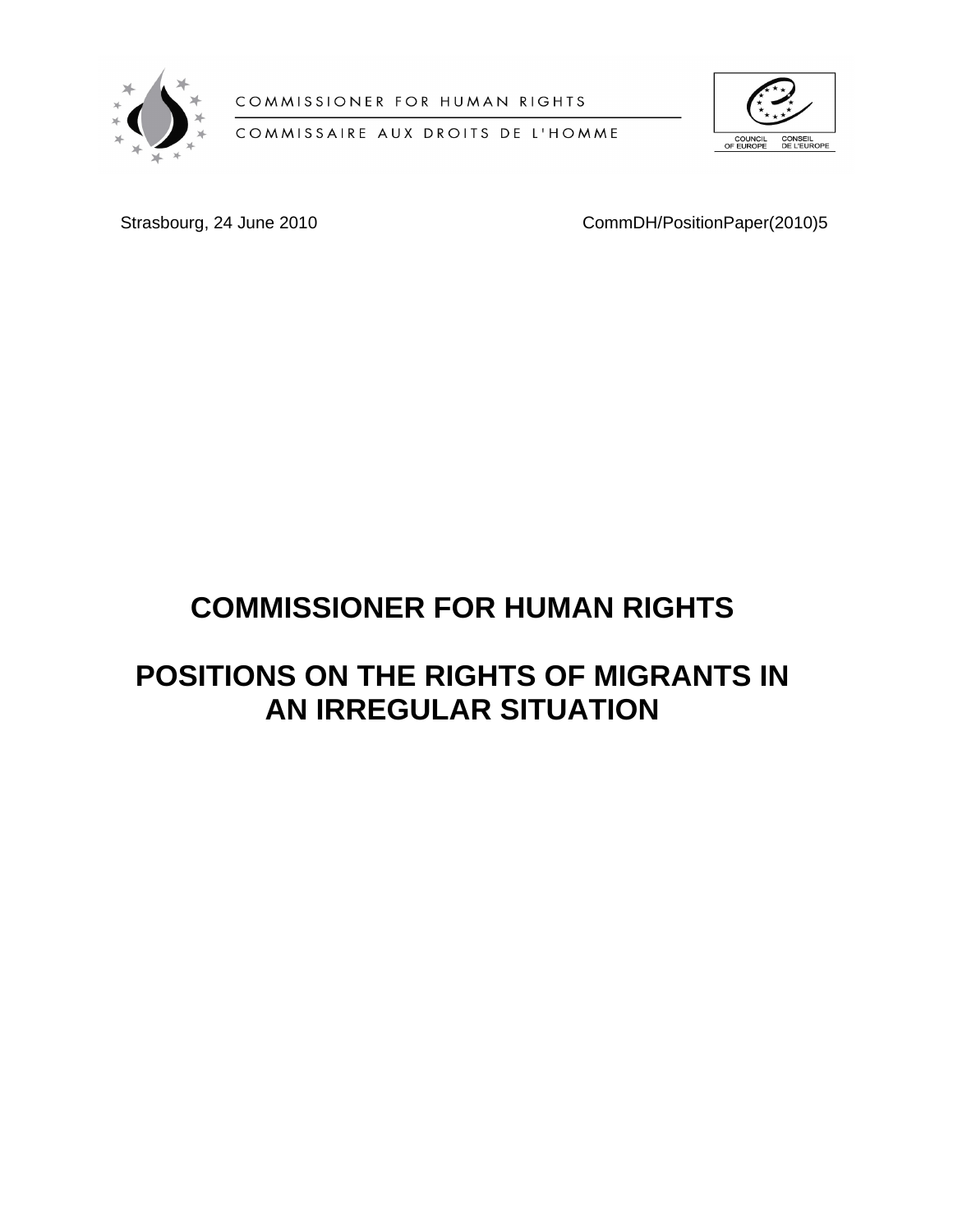*This is a collection of Positions on the rights of migrants in an irregular situation from the Council of Europe Commissioner for Human Rights. It is a short summary of the findings of the Commissioner based on his country-monitoring and thematic reports, issue papers, recommendations, opinions and viewpoints. By collating these findings drawn from the different components of his work, the Commissioner presents a summary of his conclusions and recommendations concerning the rights of migrants in an irregular situation.. The Positions will be continuously updated in the further light of the Commissioner's ongoing work.*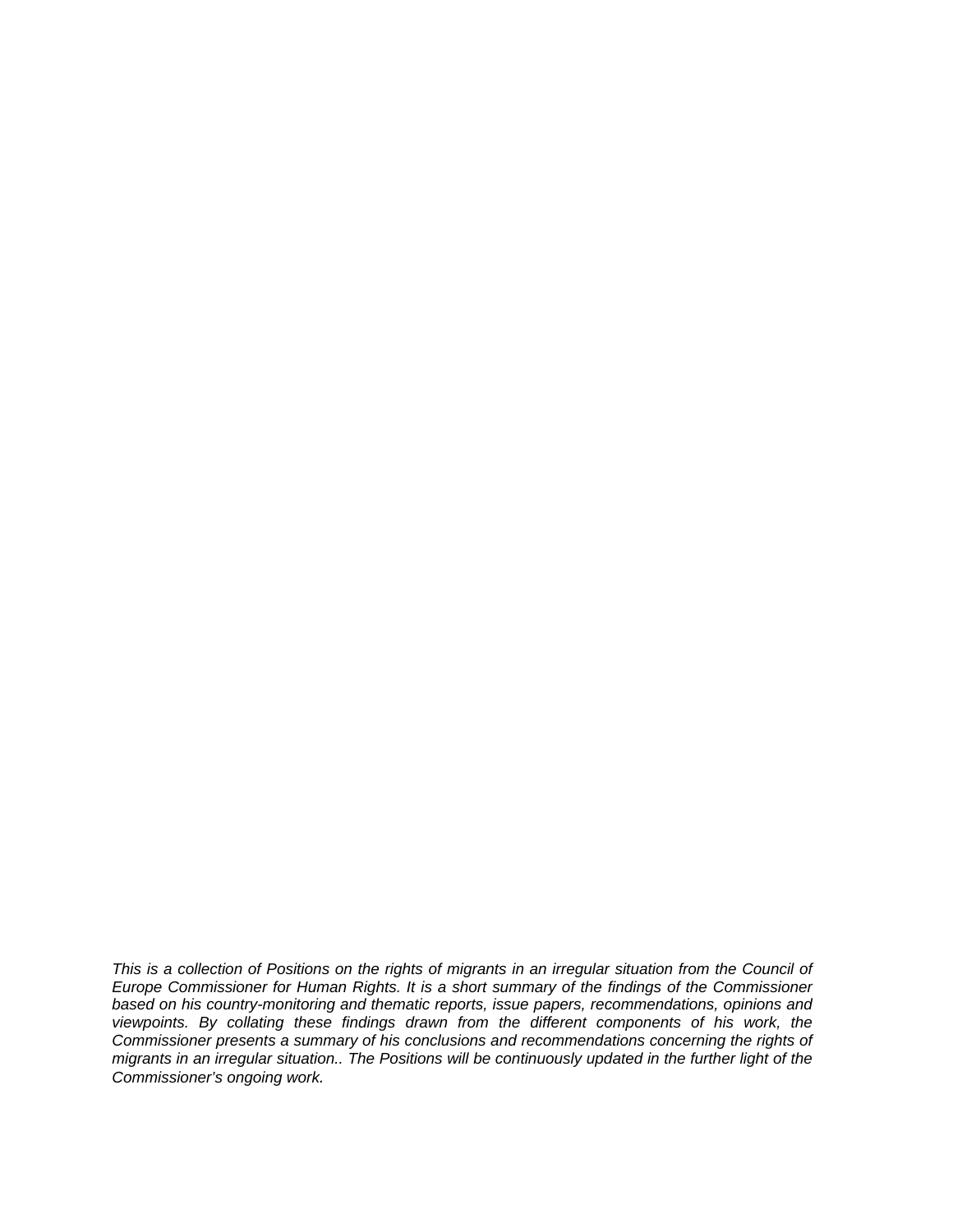**Though precise statistics are not available, for obvious reasons, it is estimated that there are more than 5.5 million irregular migrants within the European Union, and more still in other parts of Europe. In the Russian Federation it is estimated that there are no less than 8 million.** 

**They arrive from across the ocean in shaky and dangerous boats, many losing their lives along the way, with their anonymous bodies occasionally washing up on European shores. They arrive via land hidden in the back of smugglers' trucks, travelling thousands of miles in cramped and dangerous conditions. They find ways to cross land borders in secret, or elude border controls with false documents. Some overstay their visas in European countries. However they arrive, they join the ranks of Europe's** *sans papiers***, with no rights in their countries of residence and vulnerable to many forms of exploitation and abuse. Many already owe large debts to smugglers or have become victims to traffickers before arriving in their destination countries. European countries tend to approach this population as a "security threat". Seeking to protect their borders, they criminalise these migrants, lock them up in prison-like conditions, and expel them as quickly as possible – even to countries where they risk persecution and torture.** 

**These foreigners are not criminals; they are guilty only of having aspired to a better life, a job or, in the saddest and most distressing cases, protection from persecution.**

#### *All migrants have human rights – and these must be respected*

All migrants have human rights, even when they are not citizens of the country. This includes irregular migrants. Human rights standards in the UN treaties, the European Convention on Human Rights and the European Social Charter also apply to non-citizens. The general rule is that rights should be guaranteed without discrimination between citizens and foreign nationals. Equal treatment is the principle. This is demonstrated by the use of the word "everyone" as the subject in many of the articles in the key treaties.

These standards protect social, economic, civil, political and cultural rights generally, and give specific protection to women and children. The exceptions relate to the right of political participation and freedom of movement.

Apart from the broader human rights treaties, there are also international conventions specifically addressing the situation of migrant workers. ILO Convention No. 97 deals with remuneration, taxation and access to trade unions. The International Convention on the Protection of All Migrant Workers and Members of Their Families is basically a UN compilation of rights already agreed upon as part of other human rights treaties – including for migrants whose stay in the country is not regularised.

Given the wide number of treaties which apply and the variations in signatures and ratifications by Council of Europe member states, the Parliamentary Assembly of the Council of Europe (PACE) recognised the need to clarify the minimum rights to be enjoyed by irregular migrants based on existing international and European human rights law. The European minimum standards cover civil, political, economic and social rights.

#### *Minimum civil and political rights include:*

- *The right to life*: unreasonable force should not be used to prevent the entry of non-nationals, and authorities have a duty to try to save those whose lives may be in danger in seeking to enter a country.
- *Protection from torture and inhuman or degrading treatment or punishment*. The return process should respect the right to dignity, and coercive measures should be 'kept to a minimum'.
- Protection from slavery and forced labour.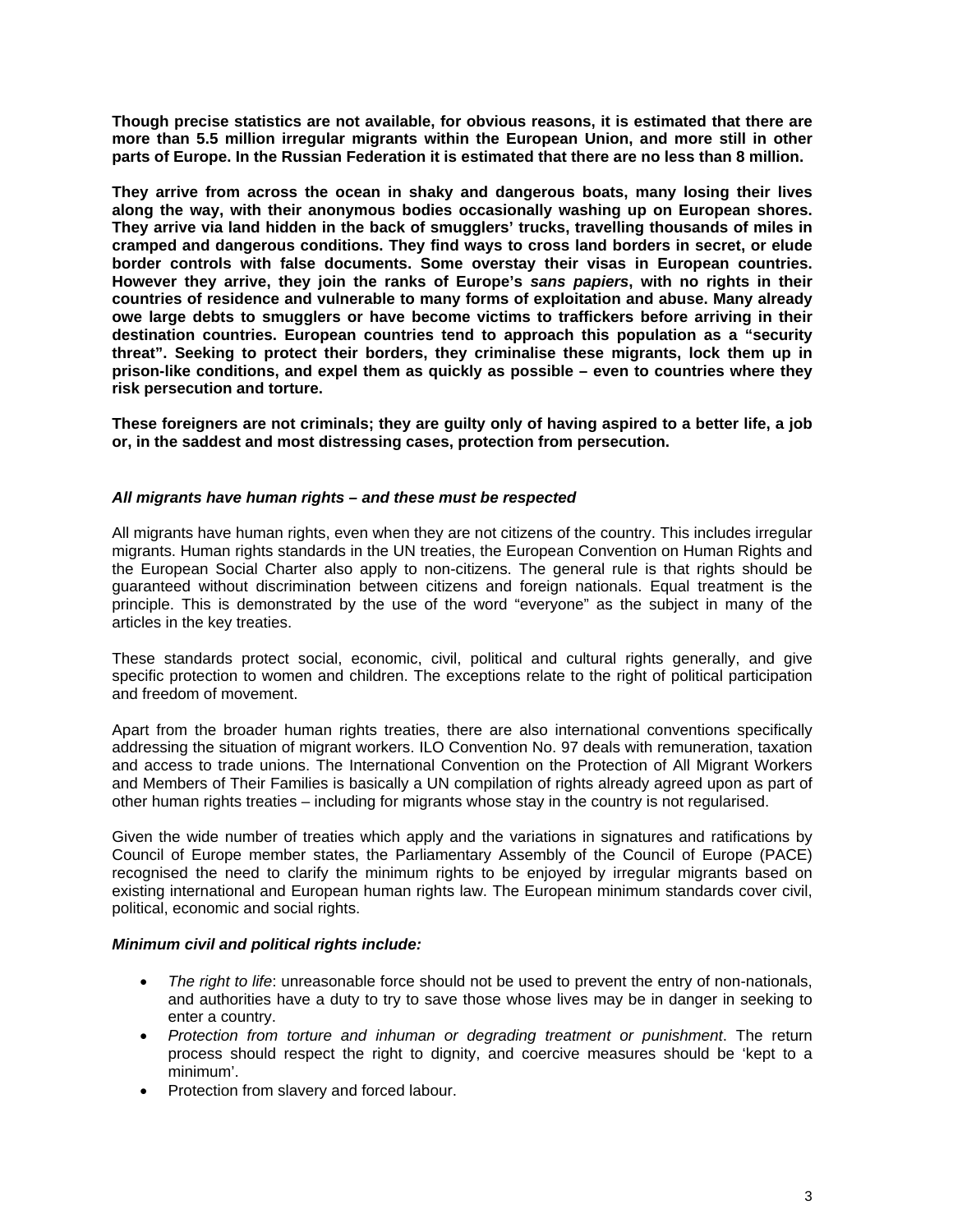- *Detention* should be used *only as a last resort*, judicially authorised, and not for an excessive period of time.
- The right to asylum and non-refoulement should be respected.
- *The right to an effective remedy before removal*, which should be before a competent, independent and impartial authority, with interpretation and legal aid.
- *Respect for private and family life*; removal should not take place where there are 'particularly strong ties'.
- *The right to marry*; 'total barriers' should not prevent anyone from marrying.
- *The right to equality*: there should be no discrimination in the enjoyment of rights; or discrimination on grounds of race or ethnicity in admission, stay or expulsion.

### *Minimum economic and social rights include:*

- *Adequate housing and shelter* guaranteeing human dignity.
- Emergency health care should be available to irregular migrants.
- *Social protection where it is necessary to alleviate poverty and preserve human dignity*. Migrant children should enjoy social protection on the same footing as national children.
- *Rights in employment*: fair wages, reasonable working conditions, access to courts to defend rights, and participation in trade unions. The state should 'rigorously' pursue employers breaching these terms.
- Right to primary and secondary education for all children.

#### *Intercepting irregular movement and receiving migrants*

In intercepting irregular movement, or preventing irregular entry, states must respect the individual's right to leave his or her own country. Measures to control the entry of non-nationals, and prevent irregular border crossing must be compatible with the prohibition on inhuman and degrading treatment and punishment, and with the right to life. States should adopt the necessary measures to ensure that these rights are always respected regardless of the manner in which an individual enters or attempts to enter a country.

In order to function effectively and humanely, reception procedures need to be based on clear, human-rights based policies. They also require more resources and adequately trained border police. The challenge for national authorities, often with limited resources, is to protect the rights of migrants, and identify and protect asylum seekers in the course of operations to rescue, receive, and where appropriate, return arrivals by sea and land. Accommodation facilities, food and living conditions provided to migrants must meet basic standards of decency.

Furthermore, given their particular needs and vulnerability, traumatised or injured migrants should be afforded basic humanitarian assistance, including medical and psychological care upon arrival. They also have the right to access health care in the event of illness and their children have the right to education without discrimination.

Obstacles – such as making access contingent on a certain length of presence on national territory – should not be placed in the way of access to these rights.

#### *Decriminalising migration*

International law has clearly established the principle that foreign nationals whose only offence is the violation of provisions relating to migration should not be treated as criminals or potential criminals by transit or host states. Despite this, the state trend is quite the opposite and criminalisation has become more and more common.

The irregular entry and stay of an alien should in principle be an administrative offence, and not a criminal one. Criminalising irregular migrants is extremely harmful and leads to inextricable situations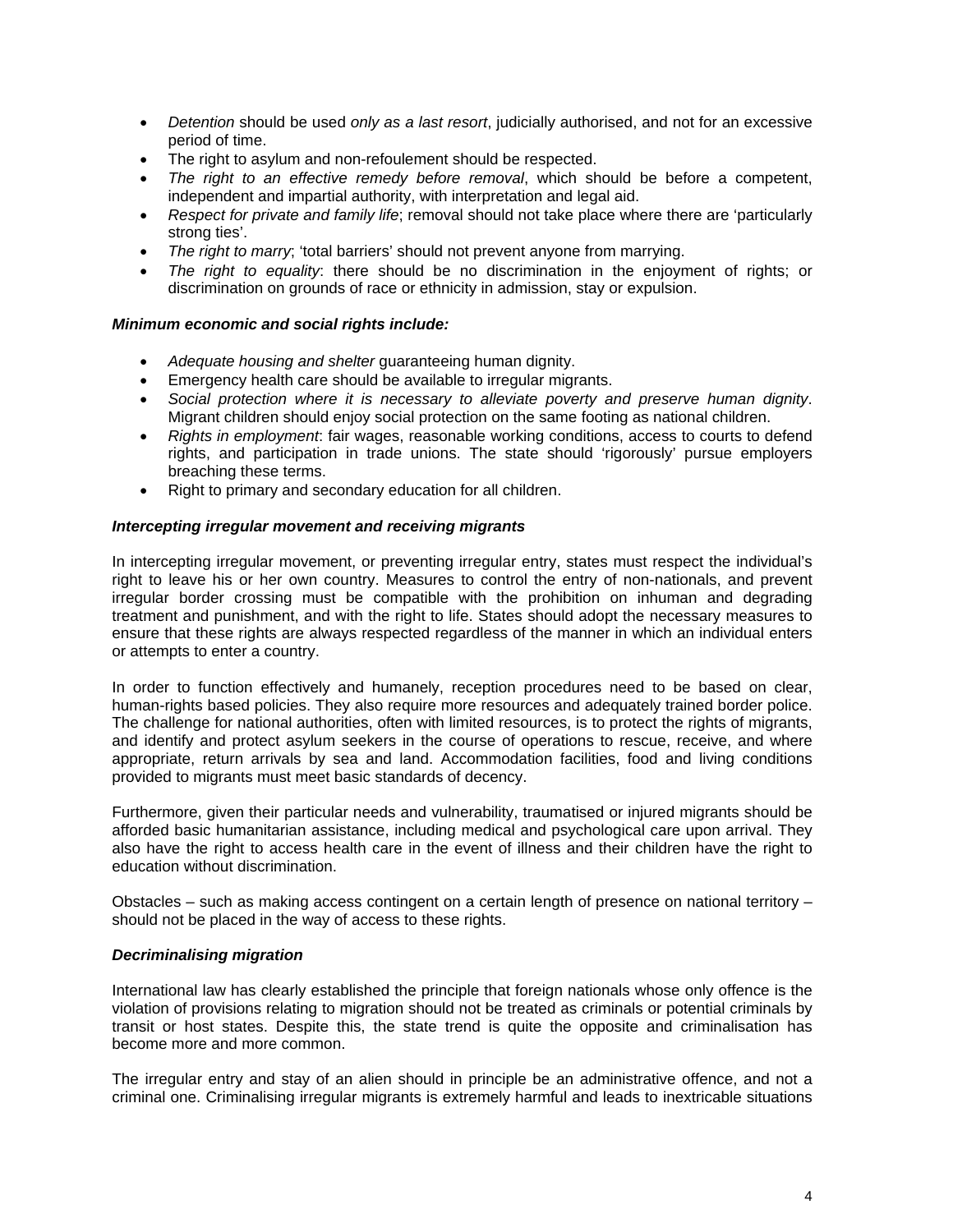in which these persons, who are in no sense offenders, are treated as if they were guilty. The countries that have established criminal law provisions relating to foreigners' irregular entry and stay, should thus move to decriminalise such offences.

The principle of not criminalising irregular migrants should apply to all aspects of their treatment. Member states should accordingly refrain from adopting criminal laws which apply exclusively to foreign nationals unless this is specifically and clearly justified on grounds of international human rights commitments and is consistent with the relevant Council of Europe treaties.

**Member states should avoid using the terms "illegal migrant" or 'illegal immigration' in their press releases and discourage their use generally in the media. Ministers and other public officials should be vigilant in this regard in all their public and semi-public pronouncements and deliberations. The term is counter productive and misleading. People are not 'illegal'. Their status vis-à-vis state authorities may not be regular but that does not render the individual somehow beyond humanity.**

#### *Conditions of detention*

Although states are not prohibited from detaining irregular migrants to prevent unauthorised entry, or with a view to deportation or removal, a state's power to detain is limited, and it must protect the rights of those detained in full compliance notably with Articles 3 and 5 of the European Convention on Human Rights and the European Court of Human Rights' pertinent case law.

Detention should be used only as a last resort, judicially authorised, and not for an excessive period of time. No one should be subject to detention of any kind on the sole basis that he or she is not a national. As a matter of principle, no person seeking international protection should be subject to detention. It should always be recalled that irregular migrants who are detained for breaching provisions relating to migration are not criminals and should be held in appropriate conditions.

Pre-deportation detention should only be used when it is thoroughly justified and when it is clear that the deportation can in fact take place in the immediate future. Authorities should keep the number of rejected asylum seekers and irregular migrants as well as the time they have to spend in detention to a strict minimum.

Detention must not be used with the intention of bringing pressure on an individual to co-operate with authorities to facilitate the deportation process. In situations where it is impossible to deport foreigners whose applications to stay have been finally rejected, the authorities should find alternative solutions to confinement for indefinite periods.

Any place of detention must provide conditions which meet the needs of the individuals and fulfil the requirements set out by the Council of Europe standards. For example an "open station" approach in detention facilities, where cells or holding areas are kept open during the day for access to an open area, are examples of appropriate conditions. Strict regimes where detainees are kept in prison-like conditions in closed cells for most of the day are highly inappropriate, as is placing them in prisons.

The standards set out in a Parliamentary Assembly Resolution on the "Human rights of irregular migrants" stipulate that:

"Where necessary, irregular migrants should be held in special detention facilities and not with convicted prisoners. Suitable accommodation should be available to lodge families together but otherwise men and women should be housed separately.

Detainees should have the right to contact anyone of their choice Ilawyers, family members, NGOs, UNHCR, etc], access to adequate medical care and access to an interpreter and free legal aid where appropriate. There should be independent judicial scrutiny of the legality and need for continued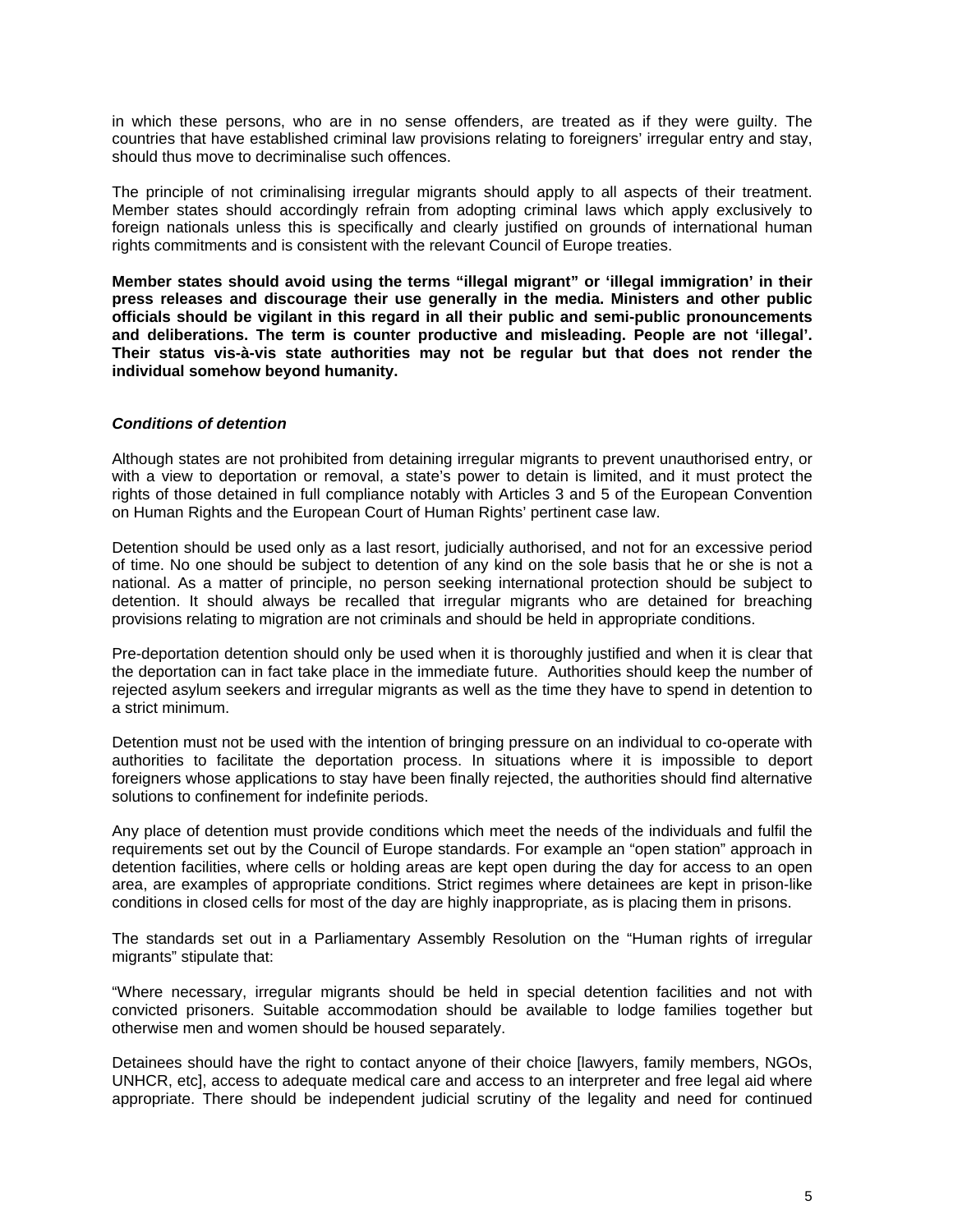detention. Those detained should be informed of their rights, and entitled to challenge the lawfulness of detention in court.

Those detained should be expressly informed, without delay and in a language they can understand, of their rights and the procedures applicable to them.<sup>1</sup>

Migrant detainees should benefit from frequent access to means of communicating with the outside world, including being able to use a telephone and receive visitors. It should be recalled that for some individuals visits are their only means of communicating with a person capable of understanding their language. Special attention should also be given to facilitating visits by family members to whom "more lenient measures" may have been imposed and it should be ensured that there are no bureaucratic or other obstacles in the way of NGO access to detainees.

Detainees should also be provided with information about their situation and possibilities for release, in order to minimise feelings of uncertainty. In addition, a variety of meaningful activities, such as sports, vocational training and other education, should be made available to all individuals detained for several weeks.

Conditions for accommodating asylum seekers and migrants must respect their human dignity and should in no circumstances amount to inhuman or degrading treatment.

The European Committee for the Prevention of Torture (CPT) has made it clear that the prohibition on cruel, inhuman and degrading treatment applies to a variety of custodial settings: transit and international zones at airports, police stations, prisons and specialised detention centres.

Factors that must be appropriate include: hygiene, sanitary facilities, sleeping arrangements, state of the building, the environment (light, size of holding cells, smokiness, whether there is overcrowding), ventilation, access to the outdoors, recreation possibilities and access to health care.

Detainees must not be held in police stations for prolonged periods, be deprived of all forms of activity or be compelled to share cells with criminal detainees.<sup>2</sup> Persons held in airport lounges should be provided with suitable means for sleeping, granted access to their luggage and to sanitary and washing facilities, and allowed to exercise in the open air. Access to food and if necessary, medical care, should also be guaranteed.

#### *Strict rules concerning removal*

Collective expulsion of foreign nationals is prohibited, as provided notably by Article 4 of Protocol No 4 to the European Convention on Human Rights.

In all cases, return should take place in safety and dignity. Removal is strictly prohibited when it would constitute refoulement of a refugee to a situation of persecution, or of a refugee or migrant to a situation where there is a real risk of 'irreparable harm' such as unlawful killing or torture, either in the first country or in any country of subsequent removal. Diplomatic assurances do not provide an adequate safeguard against such ill treatment.

The prohibition of refoulement also implies that states need to ensure that deportees are not asylum seekers; individuals must be given sufficient time to apply for asylum, taking into consideration that many arrive physically and mentally distressed after dangerous journeys. In human rights law, the prohibition applies irrespective of any security considerations in the host state. This principle must also be firmly respected when migrants are intercepted at sea or at points of entry to the country. Furthermore, it should be recalled that democratic countries which are generally safe may still, on

<sup>2</sup> See discussion in Issue Paper, "The Human Rights of Irregular Migrants in Europe", CommDH/IssuePaper(2007)1.

<sup>1</sup> PACE Resolution 1509 (2006) 12.4 - 12.6.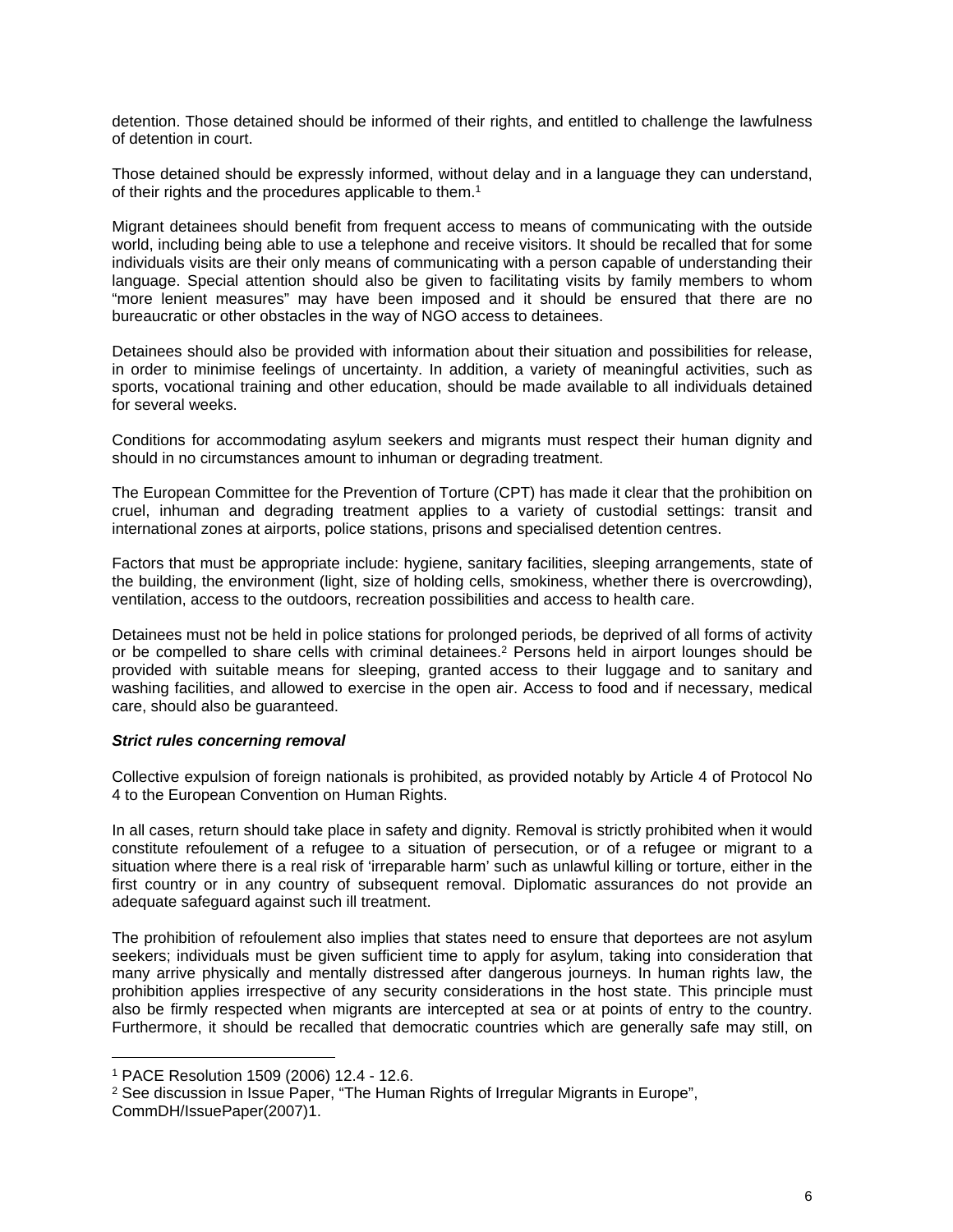occasion, be unsafe for certain persons or groups. Countries must examine the safety of a state with respect to the individual situation of a deportee. In the extreme context of terminal illness, for example AIDS, deportation to a country where treatment is not available, could breach the right to be protected from inhuman and degrading treatment.

Removal may also be prohibited where, for example, there are particularly strong family or social ties with the 'host' country, and where the lack of links with the country to which an individual would be removed means that removal would irrevocably sever all social ties between the deportee and the community she or he is living in.

Individuals must be given the opportunity to challenge removal orders before a competent authority or body composed of members who are impartial and who enjoy safeguards of independence: preferably a court. Such appeals should have a suspensive effect when the returnee has an arguable claim that the removal order could lead to a real risk of the death penalty, torture or inhuman or degrading treatment or punishment.

Legal proceedings must fully respect procedural guarantees, particularly the right to legal assistance, representation and an interpreter. The grounds for the decision should be indicated along with the appeals that can be made. All cases of unlawful deportations or returns should be thoroughly investigated and the appropriate administrative and criminal sanctions imposed. It is essential that member states carefully respect Protocol 4 to the ECHR and the *Twenty Guidelines on Forced Return*<sup>3</sup> , issued by the Council of Europe Committee of Ministers. These prohibit collective expulsion orders and also require that each case be individually examined and each deportation order individually adopted.

Where a forced return is unavoidable, it must be carried out with complete transparency in order to ensure that fundamental human rights are respected at all stages. There are clear limits to the means and degree of coercion which European states may use to enforce removal.

The European Committee for the Prevention of Torture (CPT) has set standards in this area. Any force used should be no more than is reasonably necessary. It would be entirely unacceptable for migrants to be physically assaulted as a form of persuasion to board a means of transportation or as a punishment for not having done so. Any medication must only be given on the basis of a medical decision and in accordance with medical ethics. The CPT recommends an absolute ban on the use of means likely to obstruct the respiratory system [nose and/or mouth] partially or wholly, which create a considerable risk to the lives of the persons concerned. Security considerations can never serve to justify escort staff wearing masks during deportation operations. The practice is highly undesirable since it could make it difficult to ascertain who is responsible in the event of allegations of ill treatment.<sup>4</sup>

States should authorise the presence of a representative of a humanitarian organisation throughout the removal procedure as a means of ensuring the adequate treatment of individuals being deported. When allegations of ill treatment arise, there should also be an effective and independent investigation and appropriate sanctions. It is essential that law enforcement officials and other actors responsible for deportations receive thorough training in applicable human rights standards.

Arrests carried out for the purpose of removal must also comply with human rights standards. In this connection, authorities should ensure that foreigners are not arrested inside or around schools or administrative offices, such as prefectures.

<sup>3</sup> *Twenty Guidelines on Forced Return*, adopted by the Committee of Ministers on 5 May 2005, [www.coe.int/t/cm.](http://www.coe.int/t/cm)

<sup>4</sup> Commissioner for Human Rights. *The Human Rights of Irregular Migrants in Europe*, CommDH/IssuePaper(2007)1, Strasbourg, 17 December 2007.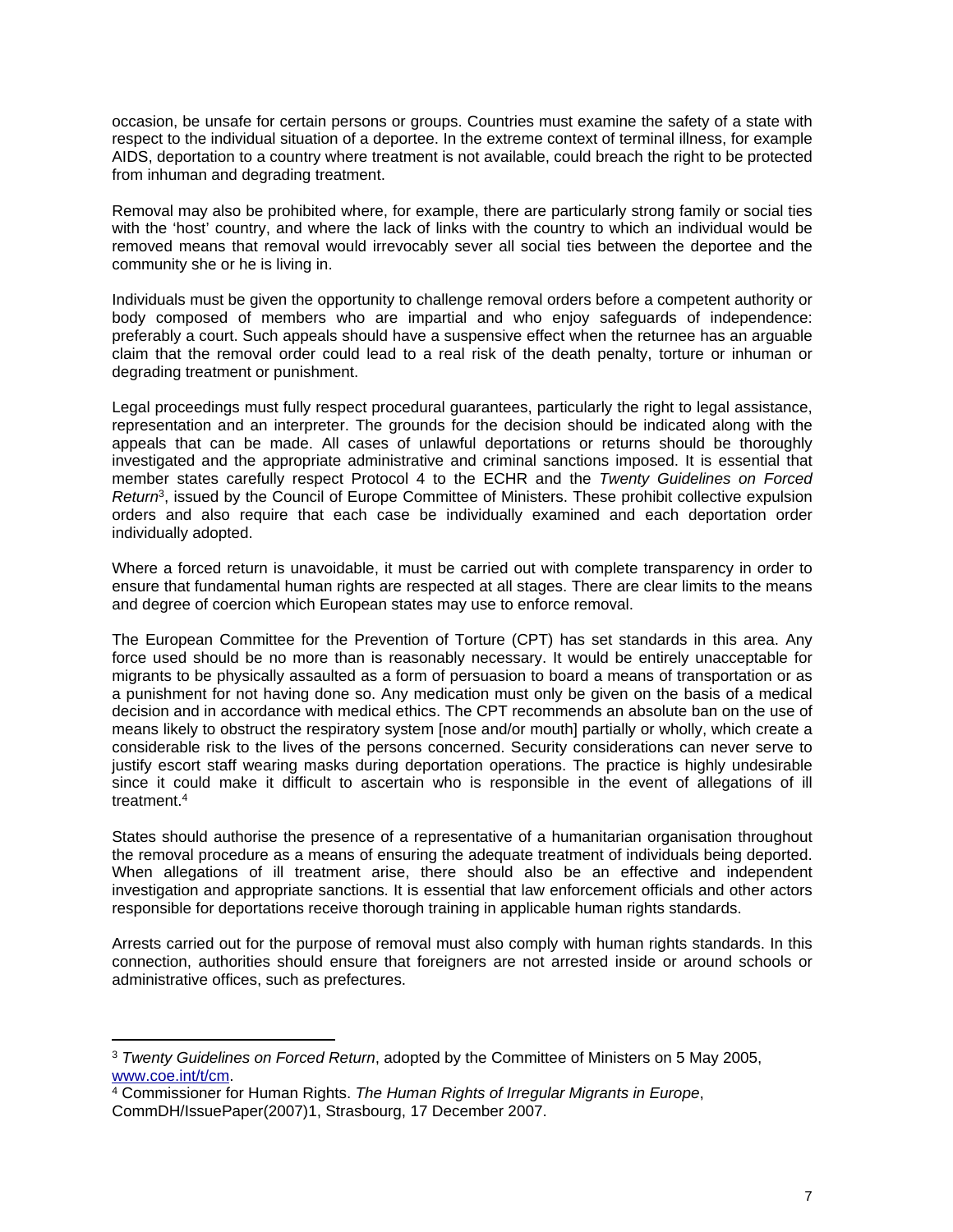Furthermore, the setting by states of quantitative removal targets for the numbers of unlawful migrants should be ceased. The pressure generated by such targets may prompt police to take into custody growing numbers of people, sometimes

using dubious methods. There is also a risk that discriminatory police checks based on physical appearance will increase.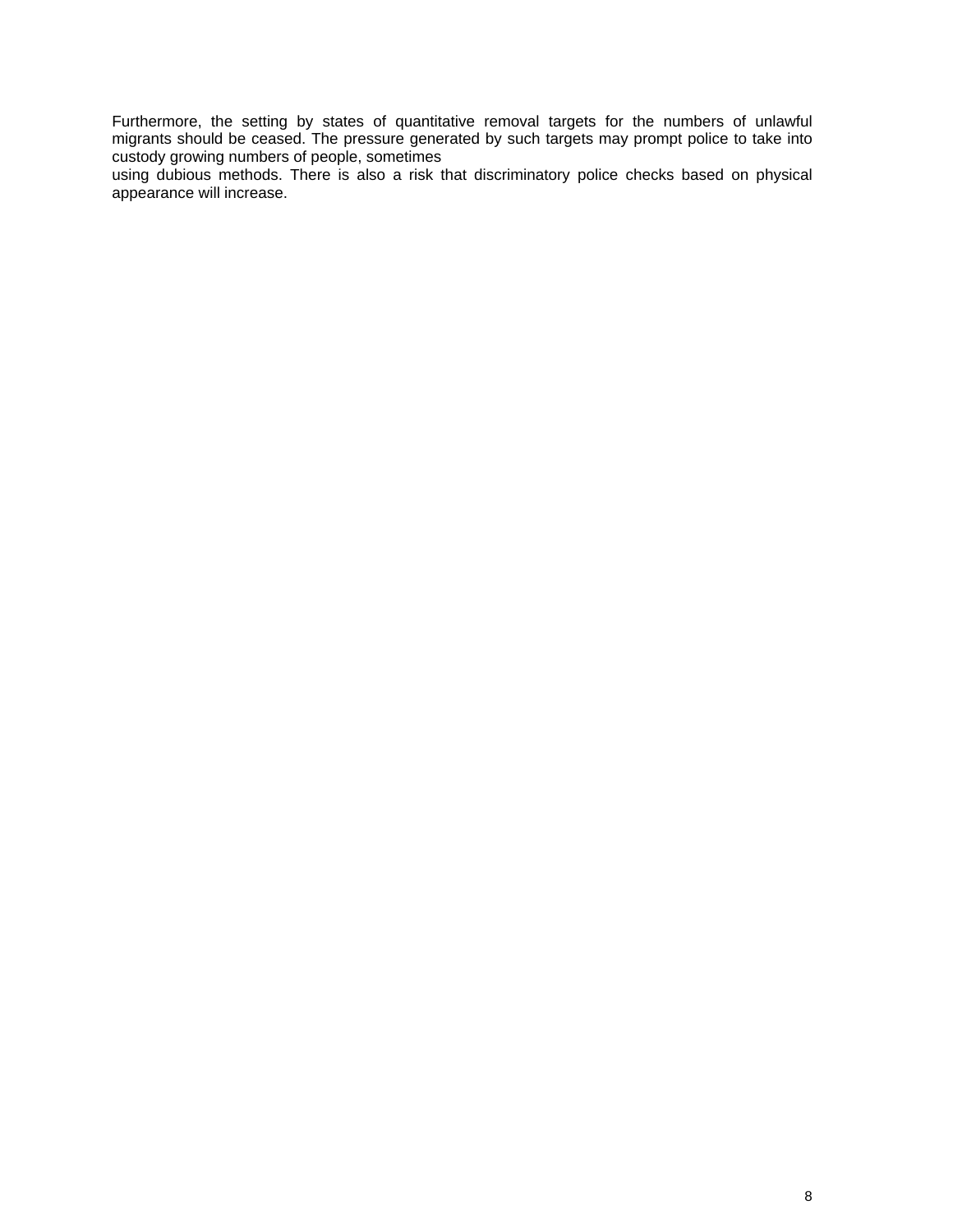## **KEY RECOMMENDATIONS**

**All migrants have human rights and these should be respected. The general rule is that rights should be guaranteed without discrimination between citizens and foreign nationals. European minimum standards encompass a broad range of civil, political, social and economic rights.** 

**Member states should accede to the 1977 European Convention on the Legal Status of Migrant Workers and to the International Convention on the Protection of All Migrant Workers and Members of Their Families.** 

**Measures to control the entry of non-nationals, and prevent irregular border crossing must be compatible with the prohibition on inhuman and degrading treatment and punishment, and with the right to life.**

**Reception procedures need more resources, adequately trained border police and clear, human-rights-based policies in order to function effectively and humanely. Accommodation facilities, food and living conditions provided to migrants must meet basic standards of decency. It is also essential that migrants have access to necessary health care.** 

**Irregular entry or stay should not be regarded as a criminal offence nor treated as such or as an aggravating circumstance for non-related offences.**

**No one should be subject to detention of any kind on the sole basis that he or she is not a national. As a matter of principle, no person seeking international protection should be subject to detention.**

**Detention should be used only as a last resort, judicially authorised, and not exceed a reasonable period of time. In addition, the use of pre-deportation detention should be restricted to situations where it is clear that the deportation can in fact take place in the immediate future. In relevant cases, authorities should find alternative solutions to confinement for indefinite periods.**

**Rather than prison-style facilities, detention centres for migrants should maintain a more open approach, with cells and common spaces open during the day. Detainees should also have regular access to means of communication and be able to receive visits; they should receive accurate information about their situation and possibilities for release. In the event that they are detained for several weeks, they should have access to meaningful activities such as sport and vocational training.** 

**The prohibition on cruel, inhuman and degrading treatment is absolute and applies to all varieties of custodial settings: transit and international zones at airports, police stations, prisons and specialised detention centres. Detainees held in airport lounges should be provided with suitable sleeping space, access to their luggage, to open air spaces for exercising, washing facilities, food and medical care.**

*Refoulement* **of a refugee or a migrant to a situation of persecution, or to a situation where there is a real risk of 'irreparable harm', such as killing or torture, in any country of subsequent removal, must be prohibited. Individuals must be given sufficient time to apply for asylum, and countries must thoroughly examine the safety of a state with respect to the individual situation of a deportee.**

**Member states should effectively abide by Protocol No 4 to the European Convention on Human Rights which prohibits collective expulsion of foreign nationals. Member states that have not as yet done so should promptly ratify this Protocol.**